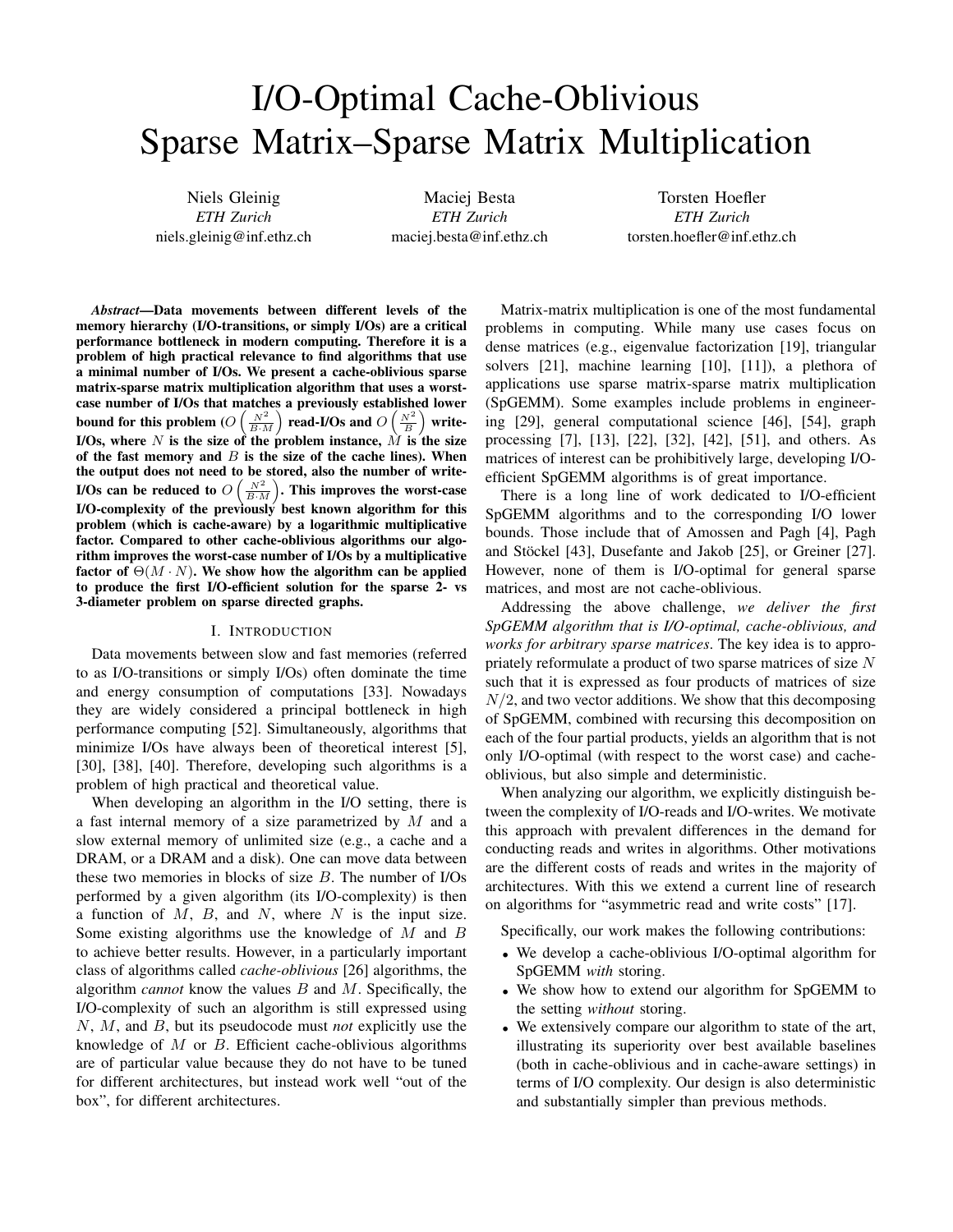• We apply our algorithm to obtain the first I/O-efficient algorithm for the 2- vs 3-diameter graph problem.

#### II. FUNDAMENTAL CONCEPTS

We first describe basic concepts and notation.

# *A. The I/O-model*

In this section we recall the I/O-model of Aggarwal and Vitter [1] as well as the definitions of the technical terms that we use in this paper. In the I/O-model we have an internal **memory** of size  $M$  and an **external memory** of unlimited size. We can move **blocks** of  $B < M$  contiguous data items between the internal and the external memory. Each of those data movements between the slow and the fast memory counts as one I/O. The I/O-complexity of an algorithm is defined as the maximal number of I/Os that the algorithm performs for an instance of size  $N$  using a fast-memory of size  $M$ and blocks of size B. I/O-complexities are typically given in O-notation and therefore two algorithms that use a number of I/Os that differs at most by a constant multiplicative factor are said to have the same I/O-complexity. The I/O-complexity of a computational problem is the minimal I/O-complexity among all algorithms that solve this problem.

The related literature does not typically distinguish between the *direction* of I/Os. In some cases it even simplifies the complexity of writing by not requiring the output to be stored in the end (although in real hardware settings, write-I/Os can be the more expensive ones). For many algorithms this may be justified as these two quantities are equal up to constant multiplicative factors or the number of writes is smaller (one can easily check this for sorting and for all algorithms that have the property that most of the values that we write will be read again). But when these quantities are different, it does make sense to distinguish them and minimize the maximum of them (especially when the number of writes is the larger one). As we show later, for sparse matrix products we need asymptotically different numbers of data movements in the two directions and thus we distinguish between read-I/Os (data movements from slow to fast memory) and write-I/Os (data movements from fast to slow memory). Corresponding to these different sorts of I/Os, we use the terms read-I/O-complexity and write-I/O-complexity.

Frigo, Leiserson, Prokop and Ramachandran [26] introduced the concept of cache-oblivious algorithms. An algorithm is called cache-oblivious if it does not need to *know* the hardware parameters  $M$  and  $B$  of the I/O-model. That is, those parameters still exist in the model and play a role in the analysis of the algorithm, but we can write the pseudo-code without specifying them. Interestingly, if a cache-oblivious algorithm performs a given computation I/O-optimally, it does this for all possible values of  $M$  and  $B$ , because we do not specify those values and hence they could be arbitrary. In particular, they are also optimal for the different values M and B of the different levels of the memory hierarchy of the given hardware (L1, L2, L3, DRAM, flash etc) and hence optimize the communication on all levels of the memory hierarchy *at the same time*.

# *B. Sparse Matrix-Sparse Matrix Multiplication*

We assume that the sparse  $n \times k$  matrix U and the sparse  $k \times m$  matrix V are given by a list of their non-zero entries ("COO format")

$$
S_U = \{(i, j, U_{i,j}) | U_{i,j} \neq 0\}
$$
 (1)

and

$$
S_V = \{(i, j, V_{i,j}) | V_{i,j} \neq 0\}.
$$
 (2)

We denote the number of non-zero entries  $N_U := |S_U|$ ,  $N_V := |S_V|$ , and define the problem size by the total number of non-zero entries  $N := |N_U| + |N_V|$ . We also assume that in the beginning the elements of  $S_U$  and  $S_V$  are stored in a contiguous block of the external memory. We do not need to assume that the entries  $S_U$  or  $S_V$  are given in any particular order (for example as a Peano curve or in row- or columnmajor order) since we can bring them into the necessary order with an additional amount of I/Os that does not increase the overall I/O-complexity of this algorithm. For the same reason our algorithm can also be extended to most other sparse matrix storage formats (LiL, CSR, CRS, etc).

We want to compute the entry list

$$
S_C = \{(i, j, C_{i,j}) | C_{i,j} \neq 0\}
$$
 (3)

for the matrix  $C := UV$  and have this list stored in a contiguous block of the external memory in the end.

We also consider the case where  $C$  does not need to be stored, but we only need to "see" all its non-zero entries in internal memory. Here we demand that we see each non-zero entry of the product matrix exactly once (so that by solving this problem we can for example answer how many non-zero entries there are in the product matrix, or how often a particular value occurs). This is a slightly different problem from an algorithmic point of view and we call it SpGEMM without storing. About half of the previous work on SpGEMM in the I/O-model considers this version of the problem.

## III. PREVIOUS WORK

Hong and Kung [31] showed that multiplication of dense  $n \times n$  matrices needs at least  $\Omega\left(\frac{n^3}{\sqrt{M}}\right)$  I/Os in a model that is called the red-blue pebble game. The red-blue pebble game differs from the later developed I/O-model of Aggarwal and Vitter in two aspects: 1.) It does not take the size of the cacheline into account (this can be compared to the case  $B = 1$  of the I/O-model). 2.) It is always "played" on a particular cDAG (computation directed acyclic graph), which means that the algorithm that is used to do the computation needs to be fixed and the red-blue pebble game can only be used to answer what is the I/O-optimal way to run this particular algorithm, but it does not answer what is the I/O-optimal algorithm for the given problem. Recent works optimized the I/Os in this setting beyond the O-notation [35]–[37].

Bader and Zenger [8] presented a cache-oblivious algorithm for dense matrix multiplication in the I/O-model of Aggarwal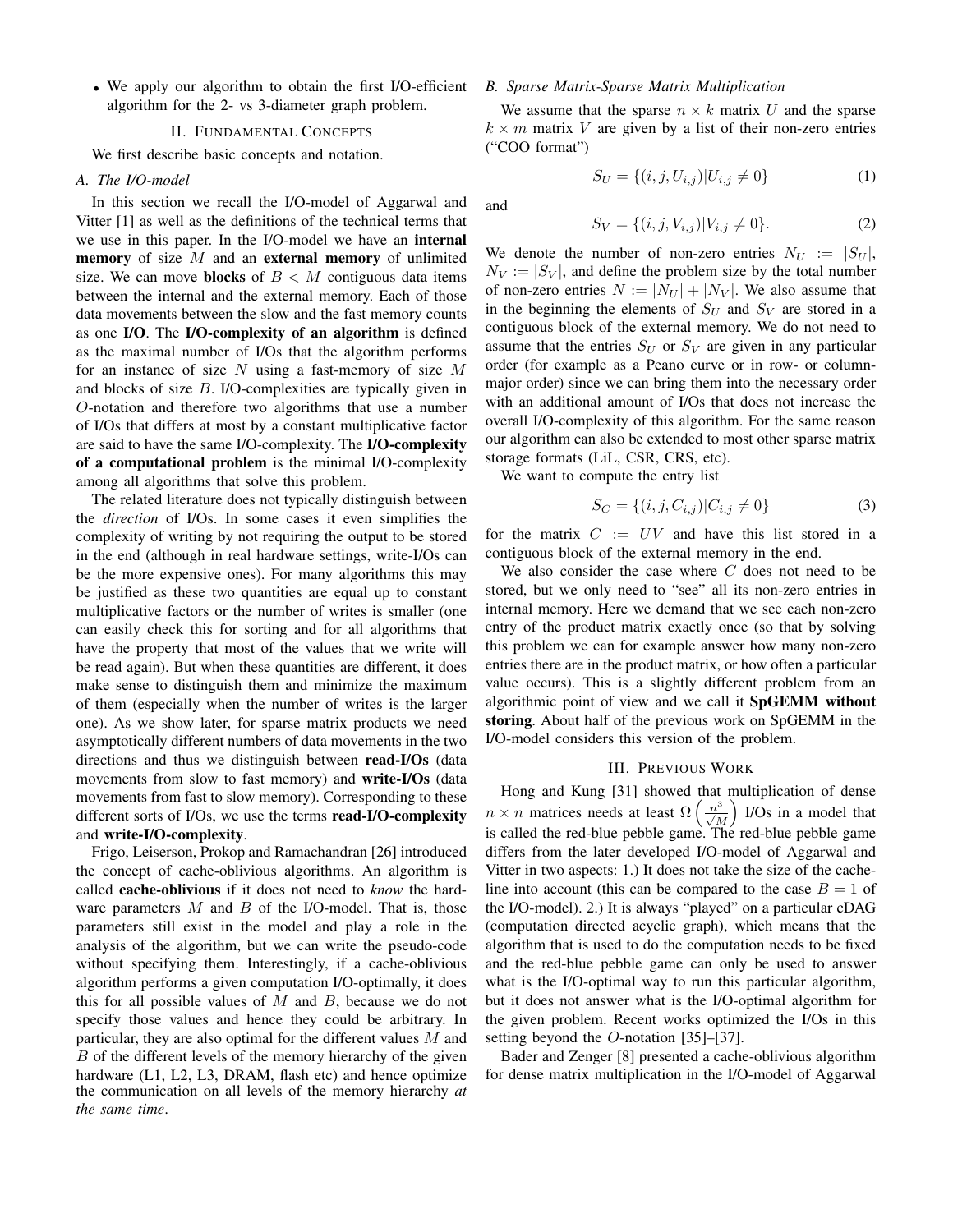| Reference                                                                                                                                              | Worst-case<br>read-I/Os                                                                                                                                       | Worst-case<br>write-I/Os                                                          | Overall I/Os                                                  | Cache-<br>oblivious? | Determi-<br>nistic? | <b>Storing</b><br>output? |
|--------------------------------------------------------------------------------------------------------------------------------------------------------|---------------------------------------------------------------------------------------------------------------------------------------------------------------|-----------------------------------------------------------------------------------|---------------------------------------------------------------|----------------------|---------------------|---------------------------|
|                                                                                                                                                        | [27]<br>"sorting-based" $O\left(\frac{N^3}{B}\log(\frac{N}{B})\right)$                                                                                        |                                                                                   | not considered $O\left(\frac{N^3}{B}\log(\frac{N}{B})\right)$ |                      | ⇧                   | Not considered            |
| [27]<br>"tile-based"                                                                                                                                   | $O\left(\frac{N^3}{B\sqrt{M}}\right)$                                                                                                                         | $O\left(\frac{N^2}{B}\right)$ $\star$ $O\left(\frac{N^3}{B\sqrt{M}}\right)$       |                                                               | ą                    | ᠿ                   | Not considered            |
| Dusefante<br>and Jakob [25]                                                                                                                            | $\tilde{O}\left(\frac{N^3}{B}\right)$                                                                                                                         | not considered $\tilde{O}\left(\frac{N^3}{B}\right)$                              |                                                               | ᠿ                    | ą                   | Not considered            |
| Amossen<br>and Pagh [4]                                                                                                                                | $O\left(\frac{N^2}{B_1M^{1/8}}\right)$                                                                                                                        | not considered $O\left(\frac{N^2}{R_1M^{1/8}}\right)$                             |                                                               | ₩                    | ᠿ                   | ą                         |
| Pagh and<br>Stöckel [43]                                                                                                                               | $O\left(\frac{N^2}{B\cdot M}\min\left(\max\left(1,\log_{M/B}\left(\frac{N}{M}\right)\right),B\right)\right)$ not considered $\tilde{O}(\frac{N^2}{B\cdot M})$ |                                                                                   |                                                               | €                    | ą                   | ₩                         |
| This work<br>"with storing"<br>This work<br><b>THE STRANGE WAS SET OF A STRANGE WATER</b><br>"without storing" $O\left(\frac{N^2}{B \cdot M}\right)$ ★ | $O\left(\frac{N^2}{B\cdot M}\right)$ $\star$                                                                                                                  | $O\left(\frac{N^2}{B}\right) \star \quad O\left(\frac{N^2}{B}\right) \star$       |                                                               | ᠿ                    | ⇧                   | ᠿ                         |
|                                                                                                                                                        |                                                                                                                                                               | $O\left(\frac{N^2}{B\cdot M}\right)$ $O\left(\frac{N^2}{B\cdot M}\right)$ $\star$ |                                                               | ᠿ                    | Ω                   | ą                         |

TABLE I: Comparison of external memory algorithms for SpGEMM: "★" indicates optimality for the respective problem (*with* or *without storing*). We assume sparsity ( $n \in \Theta(N)$ ) to simplify the expressions and comparisons, although some of the methods also work for more general cases. For output sensitive algorithms we have used  $Z = N^2$  since we are interested in the worst-case behavior. The algorithms of Greiner [27] are very efficient for multiplication of regular matrices, but one could use them to perform multiplication of general sparse matrices (as explained later): The corresponding I/O-complexities that are listed in this table, are obtained by setting  $k_1 = k_2 = N$  in (4) and (5).

and Vitter. Their algorithm uses  $O\left(\frac{n^3}{R}\right)$  $\frac{n^3}{B\sqrt{M}}$  I/Os and is I/Ooptimal among algorithms that follow a "standard matrix multiplication cDAG", because it uses  $\frac{1}{B}$  times the number of I/Os needed by Hong and Kungs lower bound (and with  $B'$ I/Os in the setting  $B = 1$  we can model one I/O in the setting  $B = B'$ ). Demaine et al [23] consider the I/O-complexity of dense matrix multiplication with other methods than standard matrix multiplication.

## *A. Sparse Matrices*

Also SpGEMM has been widely studied from the perspective of I/O-complexity.

Amossen and Pagh [4] present a cache-aware algorithm for Allossen and 1 agir [4] present a cache-award algorithm for<br>sparse matrix multiplication that uses  $O(\frac{N\sqrt{Z}}{B\cdot M^{1/8}})$  I/Os, where  $Z$  is the number of non-zero entries of the product matrix. This is for worst-case instances  $O(\frac{N^2}{B \cdot M^{1/8}})$ .

Dusefante and Jakob [25] present a cache-oblivious algorithm for sparse matrix multiplication that uses  $\tilde{O}\left(\frac{ZN}{B}\right)$ I/O-transitions, which is efficient when  $Z$  is small, but for worst-case instances this is  $\tilde{O}(\frac{N^3}{B})$ . To the best of our knowledge, this was so far the only cache-oblivious algorithm for SpGEMM.

Greiner [27] considers in his PhD thesis the special case of multiplying sparse matrices that are row- or column-regular (that is, matrices that have a constant number of non-zero entries per row or column). He shows that a  $k_1$ -column regular  $n \times n$  matrix U can be multiplied with a  $k_2$ -row regular  $n \times n$ matrix  $V$  using

$$
O\left(\frac{k_1 \cdot k_2 \cdot n}{B} \log(k_1 \cdot n/B)\right) \tag{4}
$$

cache-aware I/Os. Notice that this low I/O-complexity is only possible because the product of a  $k_1$ -column regular matrix with a  $k_2$ -row regular matrix has at most  $k_1 \cdot k_2 \cdot n$  non-zero entries. This algorithm could also be used to perform multiplications of general non-regular sparse matrices by treating them as regular matrices (that is, viewing some of the zeros as non-zeros until there are the same number of non-zero entries in each row or column). However, this would lead in worstcase instances to  $k_1, k_2 \in \Theta(n)$  and an I/O-complexity that is cubic in n.

The same PhD thesis presents a cache-aware "tile-based algorithm" that solves this special problem with  $O(n^2/B)$ write-I/Os and

$$
O\left(\frac{n^2}{B}\sqrt{\frac{k_1 \cdot k_2}{M}}\right) \tag{5}
$$

read-I/Os. Both algorithms of this PhD thesis are cache-aware.

Pagh and Stöckel [43] show that the I/O-complexity of multiplication without storing can be lower bounded by

$$
\Omega\left(\frac{N}{B}\min\left(\sqrt{\frac{Z}{M}}, \frac{N}{M}\right)\right),\tag{6}
$$

where  $Z$  is the number of non-zero entries of  $U \cdot V$ . They also present a randomized algorithm that solves this problem with

$$
O\left(\min(\max(1,\log_{\frac{M}{B}}(\frac{N}{M})),B)\cdot\frac{N}{B}\min\left(\sqrt{\frac{Z}{M}},\frac{N}{M}\right)\right)_{(7)}
$$

I/Os and hence is optimal up to a multiplicative factor of

$$
\min(\max(1, \log_{\frac{M}{B}}(\frac{N}{M})), B). \tag{8}
$$

These I/O-complexities are achieved with an algorithm that does not store the result, but the algorithm can be adapted to store the result. Notice however that the product of two sparse matrices can have up to  $N^2$  non-zero entries and therefore requires in the worst case  $\Omega(\frac{N^2}{B})$  write-I/Os to be stored. Consequently, by storing the result, the lower bound on the worst-case numnber of write-I/Os increases to  $\Omega(\frac{N^2}{B})$ . Table I gives an overview of SpGEMM algorithms in the I/O-model.

Finally, there is more distantly related work that can be mentioned. Greiner and Jacob [28] analyze the I/O-complexity of sparse matrix dense matrix multiplication. Bender et al [12]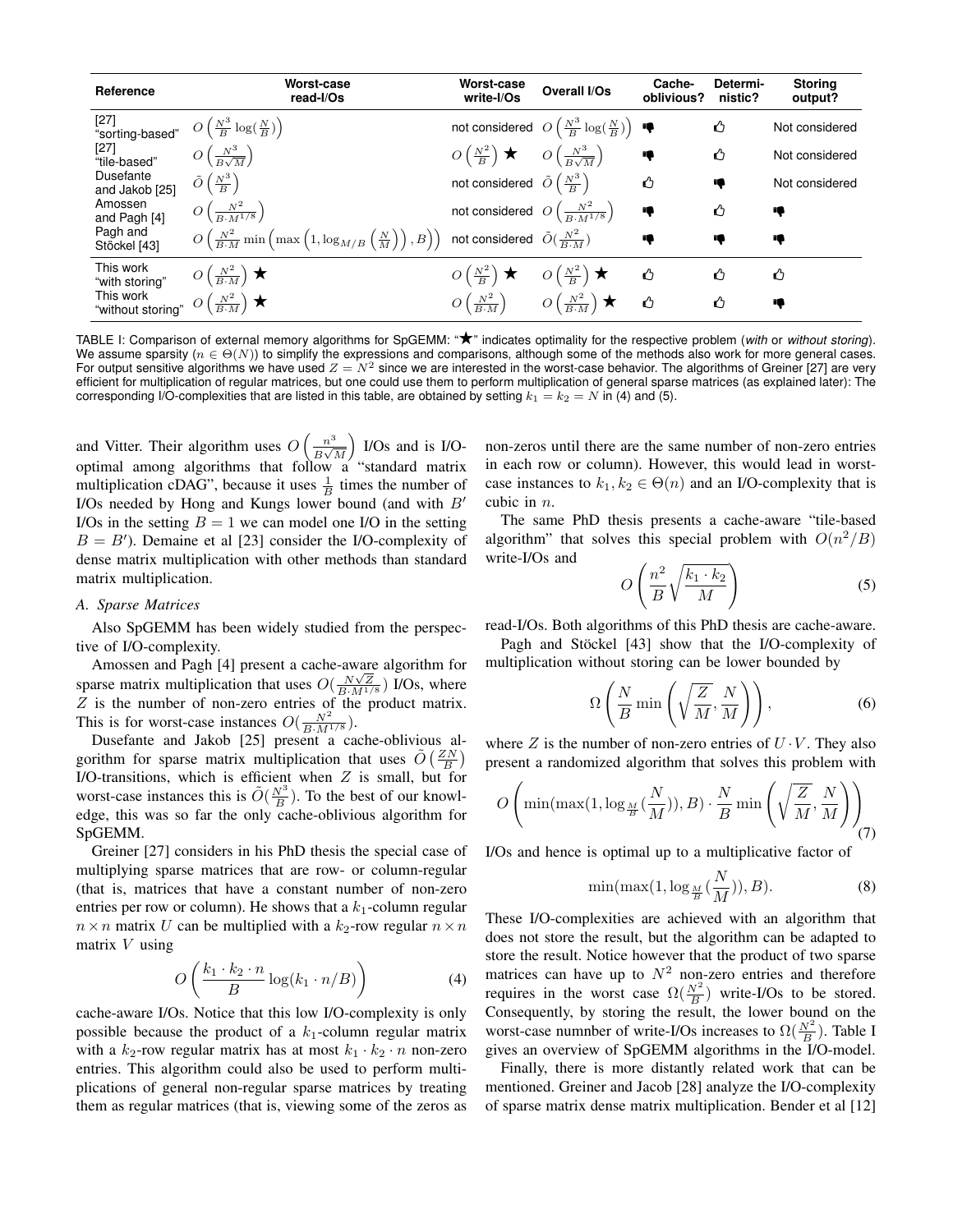present cache-aware and cache-oblivious algorithms for sparse matrix dense vector multiplication. Ballard et al [9] study sparse matrix multiplication in a parallel setting. The doctoral thesis of Scott [48] proves I/O-lower bounds for general recursive matrix multiplication. However, those bounds do not directly apply to the problem of our paper, because they are derived in a different model (in particular, not considering the size of the cache lines).

Overall, there is extensive work on matrix multiplication from the perspective of performance. This is not surprising given the high importance of this computational problem in essentially all areas of modern science and engineering. However, for sparse matrix multiplication, the best known algorithm requires in the worst case a number of read-I/Os that exceeds the best worst-case I/O-complexity of this problem by a logarithmic multiplicative factor. Among the cache-oblivious algorithms this multiplicative factor is even of the order of  $\Theta(M \cdot N)$ . Furthermore, in the previous work the write-I/Ocomplexity was usually not considered separately from the read-I/O-complexity.

Some of the existing algorithms work only on restricted classes of sparse matrices (for example matrices with a bounded or even constant number of entries in each column).

Many of the existing algorithms have a runtime that strongly depends on other parameters than the input size. These algorithms perform well when the given instance of the problem lies in a suitable parameter range, but can perform very poorly on the worst-case instances of a given size. Particularly disadvantageous is that these parameters are often initially unknown for a given problem instance and not trivial to determine. For example the so called **output-sensitive** algorithms, depend on the number of non-zero entries of the output.

The previous work often did not require the output to be written back into external memory (SpGEMM without storing). This can be motivated by the fact that for many applications of matrix multiplications we just want to verify if the product matrix has a certain property (for example if the square of adjacency matrices has some entry that is larger than 10, which is equivalent to asking if there is a pair of vertices that has more than 10 neighbors in common), but we do not look at the product matrix again. Yet for those cases where we want to store the output, it is non-trivial to do the writing efficiently. In particular, since the output can be much larger than the input (up to size  $N^2$  for input size N) it is important that we write the output values immediately into the right place whenever possible, to avoid expensive relocations at the end (we do not require the output entries to be sorted, but they need to be stored in a contiguous block of memory). Compressing a scattered output into a contiguous block could require  $\Omega(N^2/B)$  read- and write-I/Os, which is  $\Theta(M)$  times larger than the optimal worst-case read-I/Ocomplexity of sparse matrix multiplication.

## *B. Our Results*

We present a cache-oblivious algorithm for SpGEMM *with* storing. Our algorithm has optimal I/O-complexity. It has a

worst-case read-I/O-complexity of  $O\left(\frac{N^2}{B\cdot M}\right)$ , which significantly improves the worst-case read-I/O-complexity  $\tilde{O}\left(\frac{N^3}{B}\right)$ of the cache-oblivious algorithm of Dusefante and Jakob. It even improves the worst-case read-I/O-complexity of the cache-aware algorithm of Pagh and Stöckel [43] by a logarithmic multiplicative factor and makes it I/O-optimal. Furthermore, it uses  $O\left(\frac{N^2}{B}\right)$  write-I/Os, which is also optimal for this problem. Our algorithm is deterministic and substantially simpler than the algorithm of Pagh and Stöckel, which is randomized and cache-aware. We also show how our approach can be adapted to perform SpGEMM *without* storing, using  $O\left(\frac{N^2}{B\cdot M}\right)$  I/O-writes and the same number of I/O-reads. Our algorithms perform optimally on five of the six different cases that correspond to the two problems (SpGEMM with and without storing) and three types of I/Os (read-I/Os, write-I/Os and overall I/Os).

By being optimized with respect to worst-case-performance on general instances rather than being optimized for some subclass of instances corresponding to a special range of parameters or special non-zero structures (as most of the previous algorithms), our algorithm can be applied to obtain I/O-efficient solutions for other theoretical problems such as combinatorial and (sparse) graph problems, which are notoriously difficult in the I/O-setting. As an example, we show how to solve the 2- vs 3-diameter problem (defined later) on sparse, directed graphs with  $O\left(\frac{|V|^2}{B\sqrt{M}}\right)$  $\frac{|V|^2}{B \cdot M}$  cache-oblivious I/Os.

## IV. THE ALGORITHM

We begin by sorting the elements of  $S_U$  in row-major order:  $(i, j, U_{i,j}) \in S_U$  is placed before  $(g, h, U_{g,h}) \in S_U$  if and only if *i* < *g* or (*i* = *g*)∧(*j* < *h*). Likewise, we sort the elements of  $S_V$  in column-major order:  $(i, j, V_{i,j}) \in S_V$  is placed before  $(q, h, V_{a,h}) \in S_V$  if and only if  $j < h$  or  $(j = h) \wedge (i < g)$ . Then we split the entry list of  $U$  in the middle (giving one more entry to one of the halves if  $|S_U|$  is odd) and define the matrix  $U^{\wedge}$  to be the matrix (of the same dimensions as U) that has the non-zero entries of the first half of  $S_U$  and define  $U^{\vee}$  to be the matrix (also of the same dimensions as  $U$ ) that has the non-zero entries of the second half of  $S_U$ . Since  $S_U$  is in rowmajor order, there exists some row index  $split_U \in \{1, \ldots, n\}$ such that  $U^{\wedge}$  is equal to U in the rows  $i < split_U$  and zero in the rows  $i > split_U$  and the matrix  $U^{\vee}$  is equal to U in the rows  $i > split_U$  and zero in the rows  $i < split_U$ . On the *split<sub>U</sub>*-th row, both matrices  $U^{\wedge}$  and  $U^{\vee}$  may have nonzero entries. Furthermore, the matrices  $U^{\wedge}$  and  $U^{\vee}$  have half the number of elements of U and we have  $U = U^{\wedge} + U^{\vee}$ . Likewise, we define the matrices  $V^{\wedge}$  and  $V^{\vee}$  as the matrices that correspond to the first and second half of  $S_V$  and have the same dimension as V. Since  $S_V$  is in column-major order, there exists now a column index  $split_V \in \{1, \ldots, m\}$  such that  $V^{\wedge}$  is equal to V in the columns  $j < split_V$  and zero in the columns  $j > \text{split}_V$  and the matrix  $V^\vee$  is equal to V in the rows  $j > split_V$  and zero in the rows  $j < split_V$ . Also, the matrices  $V^{\wedge}$  and  $V^{\vee}$  have half the number of elements of V and we have  $V = V^{\wedge} + V^{\vee}$ . It follows that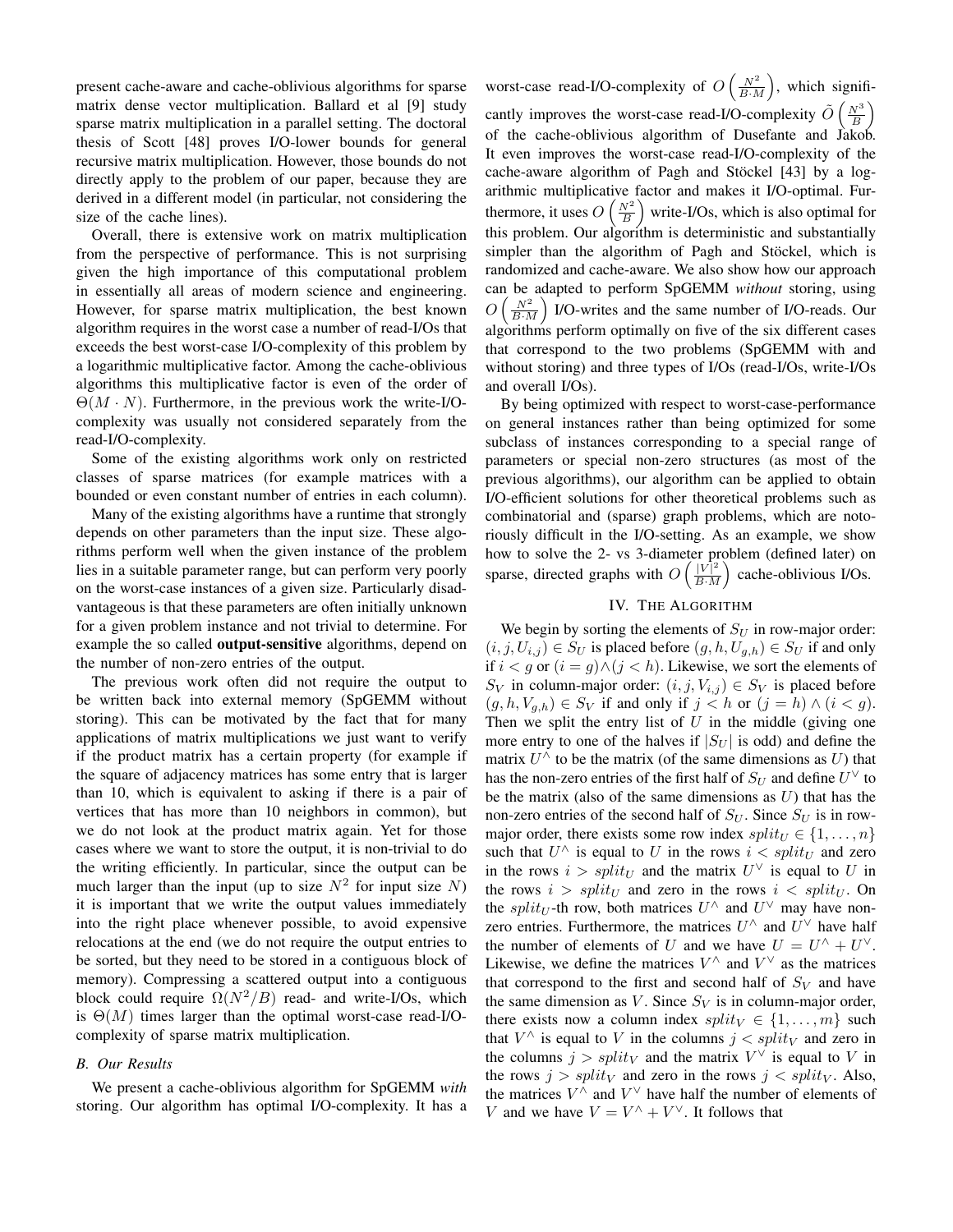

Fig. 2: The layout of internal entries and edge-entries in memory



Fig. 1: The reduction that gives rise to our recursive algorithm. The four corners of the matrix on the right (the product  $C := U \cdot V$ ) coincide with the matrices  $C^{\wedge\wedge}$ ,  $C^{\wedge\vee}$ ,  $C^{\vee\vee}$  and  $C^{\vee\vee}$ , while – in the split<sub>U</sub>-th row and the  $split_V$ -th column –  $C$  equals the sum of those four matrices.

$$
C = (U^{\wedge} + U^{\vee})(V^{\wedge} + V^{\vee}) = U^{\wedge}V^{\wedge} + U^{\vee}V^{\wedge} + U^{\wedge}V^{\vee} + U^{\vee}V^{\vee}
$$
\n(9)

and, for each entry with  $(i \neq split_U)$  and  $(j \neq split_V)$ , at most one of the four matrices  $C^{\wedge\wedge} := U^{\wedge}V^{\wedge}, C^{\vee\wedge} :=$  $U^{\vee}V^{\wedge}$ ,  $C^{\wedge\vee} := U^{\wedge}V^{\vee}$  or  $C^{\vee\vee} := U^{\vee}V^{\vee}$  will be non-zero. Thus, those entries are given as the output of one of those four smaller matrix products (in the upper left corner, C coincides with  $C^{\wedge \wedge}$ ; in the lower left, it coincides with  $C^{\vee \wedge}$ , and so on) and the value of  $C$  on the remaining entries (those that are either in the split<sub>U</sub>-th row or the split<sub>V</sub>-th column) is given by the sum of the values of the matrices  $C^{\wedge\wedge}, C^{\vee\wedge}, C^{\wedge\vee}$  and  $C^{\vee\vee}$  in those entries. Hence, it suffices to sum the split<sub>U</sub>-th rows and the  $split_V$ -th columns of those four matrices.

**ALGORITHM 1:** Input: Sparse  $n \times k$  matrix U and sparse  $k \times m$  matrix V given by lists of non-zero entries  $S_U$  and  $S_V$ . Output: Matrix  $C = UV$  given by its list of non-zero entries  $S_C$ .

Order the entries in  $S_U$  row-wise; Order the entries in  $S_V$  column-wise; Compute  $C^{\wedge \wedge} := U^{\wedge} V^{\wedge}$  using this algorithm; Compute  $C^{\wedge \vee} := U^{\wedge} V^{\vee}$  using this algorithm; Compute  $C^{\vee \wedge} := U^{\vee} V^{\wedge}$  using this algorithm; Compute  $C^{\vee\vee} := U^{\vee}V^{\vee}$  using this algorithm; Set  $C = C^{\wedge\wedge} + C^{\wedge\vee} + C^{\vee\wedge} + C^{\vee\vee};$ 

In other words, the multiplication of two sparse matrices can be reduced to four multiplications of sparse matrices with half the number of non-zero entries and two sparse

vector additions. This gives rise to our recursive Algorithm 1. Figure 1 shows the reduction that underlies the recursive step.

The pseudocode of Algorithm 1 does not specify how we perform the I/Os because we do not have direct control over this in cache-oblivious algorithms (after all we do not know where the blocks start and end because we do not know their size). Frigo et al. [26] showed that we can assume WLOG that values are evicted from fast memory according to an optimal eviction policy. But even with an optimal eviction policy, in order to achieve I/O-efficiency we need to store the values in a way that ensures spatial and temporal locality. In the following section we show how to achieve this.

#### *A. Storing Values*

In order to explain how we store the matrices of the recursive subcomputations, we need some formal definitions.

# Definition 1. *A non-zero entry of a sparse matrix is an edgeentry if*

- *its row-index is minimal or maximal among the row-indices of all non-zero entries, or*
- *its column index is minimal or maximal among the columnindices of all non-zero entries.*

Definition 2. *We define the internal entries to be all non-zero entries that are not edge-entries.*

Definition 3. *A sparse matrix is stored in internal-edge form if all its non-zero entries are stored as visualized by Figure 2. That is, they are stored in a contiguous block of memory, such that each non-zero entry is stored exactly once and*

- *the internal entries are stored in the first segment,*
- *the edge-entries with minimal column-index are stored in the next segment and are sorted with respect to their row index,*
- *the edge-entries with minimal row-index are stored in the next segment and are sorted with respect to their column index,*
- *the edge-entries with maximal column-index are stored in the next segment and are sorted with respect to their row index,*
- *the edge-entries with maximal row-index are stored in the final segment and are sorted with respect to their column index.*

For example, the edge-entries of the matrix  $C^{\wedge\wedge}$  are all the non-zero entries that are either:

- In the first column (assuming  $C^{\wedge\wedge}$  has non-zero entries in the first column).
- In the first row (assuming  $C^{\wedge\wedge}$  has non-zero entries in the first row).
- In the first split<sub>V</sub>-th column (assuming  $C^{\wedge\wedge}$  has non-zero entries in the  $split_V$ -th column).
- Or in the first split<sub>U</sub>-th row (assuming  $C^{\wedge\wedge}$  has non-zero entries in the  $split_{U}$ -th row).

To keep track of the I/O-costs of the transformations that we present in this section, we need the following lemma to estimate how many edge-entries are in the four matrices.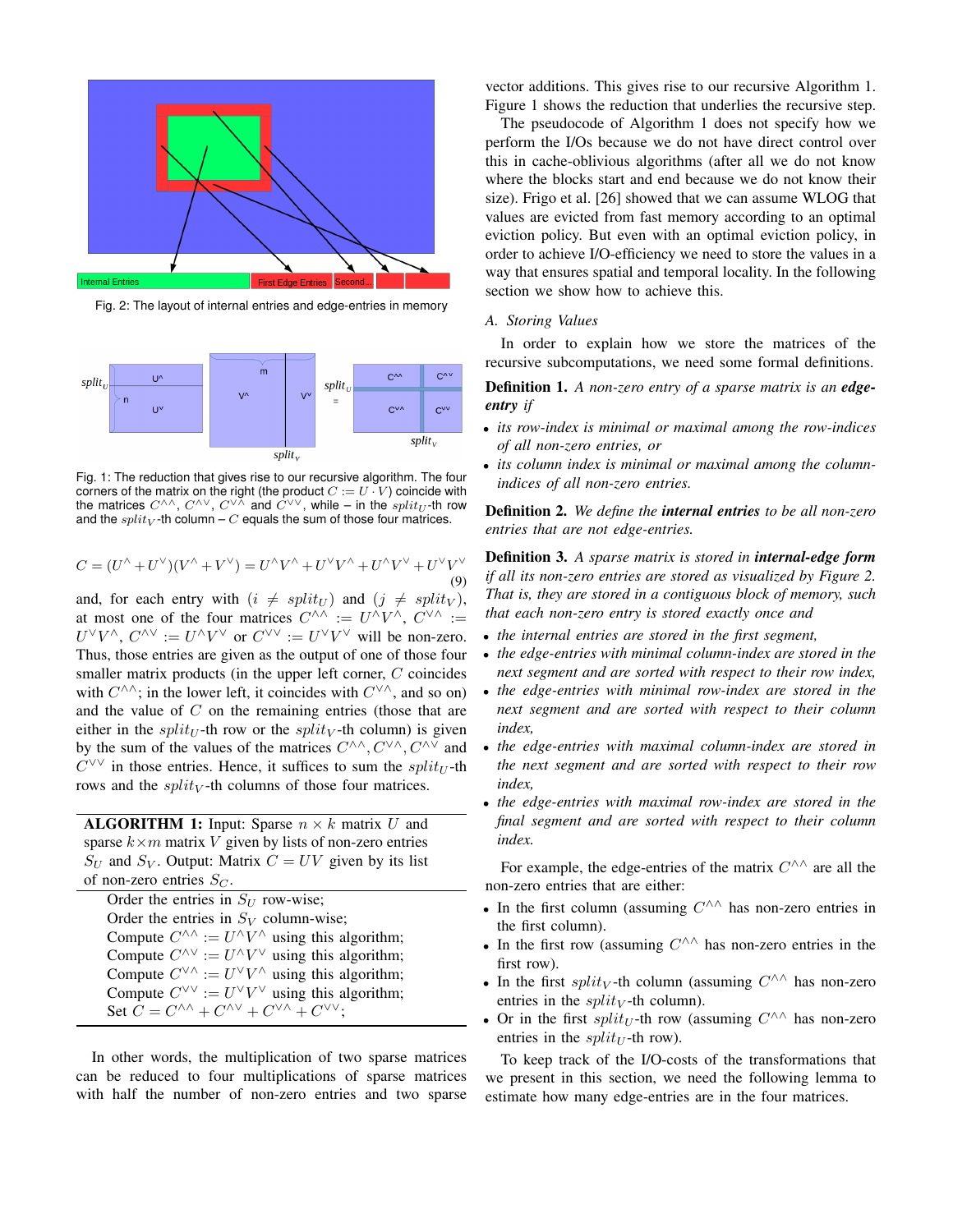

Fig. 3: The process of transforming submatrices into larger matrices. 1. The four submatrices stored in a contiguous block 2. Extracting the edge-entries 3. "Restocking" 4. Computing and appending the entries of the  $split_U$ -th row and  $split_V$ -th column to C 5. Concatenating and appending the edge-entries of  $C$ .

**Lemma 1.** Each of the matrices  $C^{\wedge\wedge}$ ,  $C^{\vee\wedge}$ ,  $C^{\wedge\vee}$ , and  $C^{\vee\vee}$ *has at most* 4 · N *edge-entries.*

*Proof.* We will show this for  $C^{\wedge\wedge}$ , the proofs for the other matrices follow the identical line of arguments.

 $C^{\wedge\wedge} := U^{\wedge}V^{\wedge}$  has only non-zero entries in those rows in which  $U^{\wedge}$  has non-zero entries and in those columns in which  $V^{\wedge}$  has non-zero entries. However, the matrices  $U^{\wedge}$  and  $V^{\wedge}$  have together at most  $\lceil N/2 \rceil + 1 \leq N$  non-zero entries (by construction) and therefore they have at most  $N$  different rows and columns with non-zero entries. Consequently, there at most N different rows and columns in which  $C^{\wedge\wedge}$  has nonzero entries. In particular, in each of the 4 rows and columns that have edge-entries, there are at most  $N$  non-zero entries.  $\Box$ 

Now we are in a position to describe how we store recursively computed submatrices and transform them into larger matrices. This process is visualized in Figure 3 and we describe it now in more detail. We store the matrices  $C^{\wedge\wedge}$ ,  $C^{\vee\wedge}$ ,  $C^{\wedge\vee}$ , and  $C^{\vee\vee}$  of Algorithm 1 in internal-edge form in a contiguous block of memory, one matrix right after the other. Thus, this block starts with the internal entries of  $C^{\wedge\wedge}$ , followed by the edge entries of  $C^{\wedge\wedge}$ , followed by the internal entries of  $C^{\vee\wedge}$ , and continuing in this fashion, ending on the edge-entries of  $C^{\vee\vee}$ . In the remainder of this section, we will show that using only a few I/Os can transform this layout of entries to become an internal-edge form of the matrix  $C$  that we want to compute.

We start extracting the edge-entries from between the internal entries and move them to a separate block of memory, so that between the four blocks of internal entries there are three gaps. We eliminate these gaps by "restocking" the blocks of internal entries to form a new contiguous block that contains all internal entries of the four matrices. Since we do not care

about the order in which the internal entries are stored, we do not need to shift the blocks of internal entries (which would be expensive) but can simply pick entries from the end of the block and fill the gaps. From Lemma 1 we know that each of the gaps has at most size  $4N$  and therefore the steps of extracting the edge-entries and restocking the internal entries can be done with  $O(N/B)$  I/Os.

Now, this new contiguous block of internal entries of the four matrices already consists of internal entries of C. To compute the remaining internal entries of C (this are the internal entries in the *split<sub>U</sub>*-th row or *split<sub>V</sub>*-th column) we need to add the corresponding rows and columns of these four matrices. Since the non-zero entries of these rows and columns are edge-entries of the four matrices, they are already index-sorted and we can efficiently access and add them. In particular, this step and the step of appending these newly computed internal entries to the other internal entries, can also be done with  $O(N/B)$  I/Os.

Thus, we have created a contiguous block that contains internal entries of  $C$  and it only remains to compute the edgeentries of C.

Notice that the first edge-entries of the matrix  $C$  (those with minimal column-index) are given by the first edge-entries of  $C^{\wedge\wedge}$ , followed by the first edge-entries of  $C^{\vee\wedge}$  (if these two matrices have their first edge-entries in different columns, then some of those entries are not edge-entries of  $C$  and we append them to the contiguous block of internal entries of C; if both  $C^{\wedge\wedge}$  and  $C^{\vee\wedge}$  have a non-zero edge-entry in the  $split_U$ -th column, we add both values). Likewise, the other edge-entries of  $C$  can be obtained by adequately concatenating the remaining edge-entries of  $C^{\wedge\wedge}$ ,  $C^{\vee\wedge}$ ,  $C^{\wedge\vee}$ , and  $C^{\vee\vee}$ . Since there are in total  $O(N)$  edge-entries, all these steps of concatenating and appending can be done with  $O(N/B)$  I/Os. In the following lemma, we summarize the properties of the transformation that we just described.

**Lemma 2.** If the matrices  $C^{\wedge\wedge}$ ,  $C^{\vee\wedge}$ ,  $C^{\wedge\vee}$ , and  $C^{\vee\vee}$  are *stored in internal-edge form on a contiguous block of memory, we can obtain* C *in internal-edge form with* O(N/B) *I/Os.*

*1) Storing Values for SpGEMM without Storing:* Notice that the internal entries of  $C^{\wedge\wedge}$ ,  $C^{\vee\wedge}$ ,  $C^{\wedge\vee}$ , and  $C^{\vee\vee}$  are entries of the matrix C and no further computations need to be done with them. Therefore, as soon as we see them during one of the computations of the four submatrices, we can already discard them. Thus, the difference to SpGEMM *with* storing is that we do not need to store the internal entries. Yet, we do need to store the edge-entries to compute the submatrices recursively. It is easy to see that the transformations that we do at each recursive step to compute the edge-entries, can also be done with  $O(N/B)$  I/Os.

## *B. The I/O-complexity of SpGEMM with Storing*

In this section, we will prove the following theorem using the techniques of Pagh and Stöckel [43].

**Theorem 1.** *For all*  $N \in \mathbb{N}$ *:*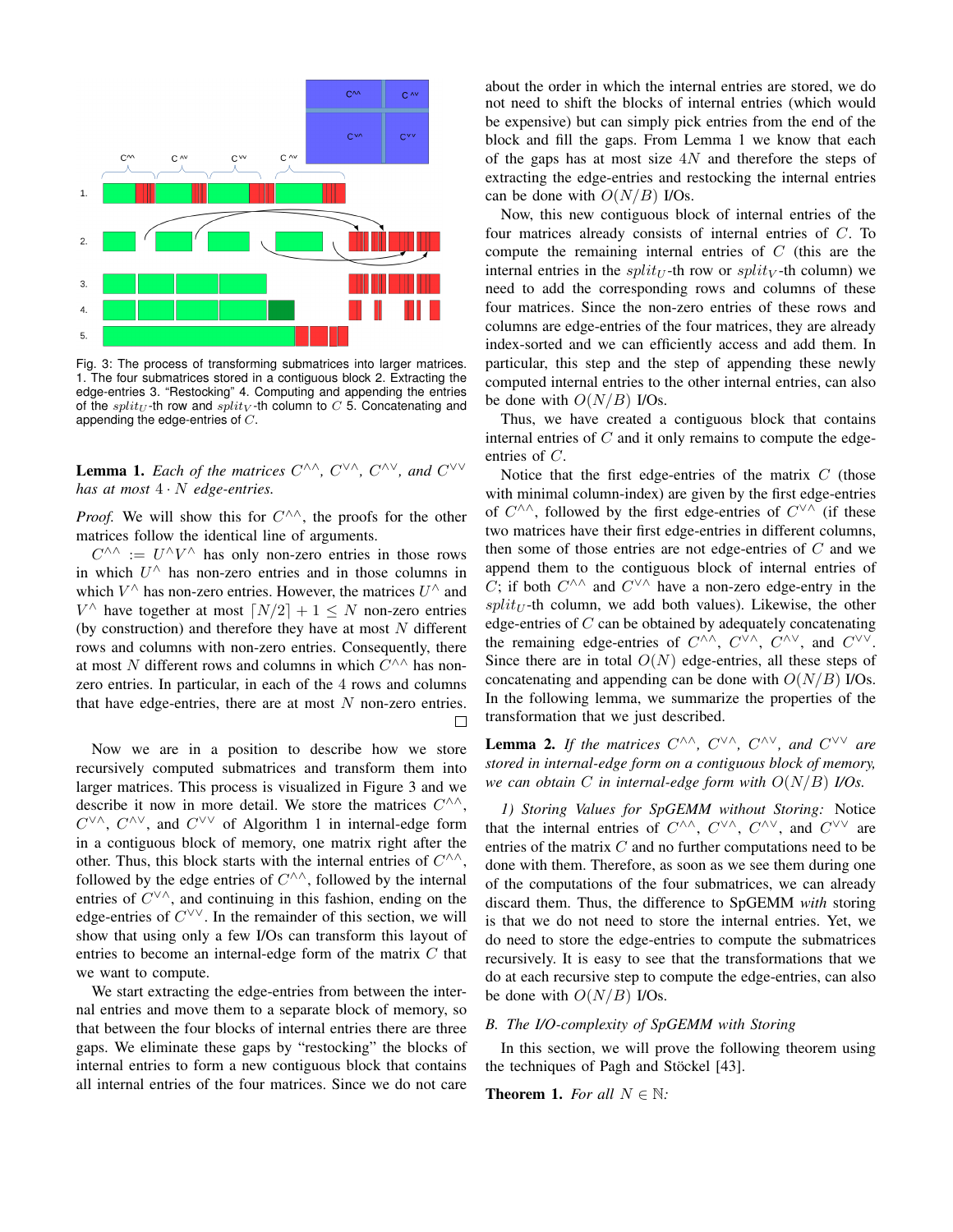- 1) There exist matrices U and V with  $O(N)$  non-zero en*tries, such that to compute and store the matrix*  $C = U \cdot V$ *, we need*  $\Omega\left(\frac{N^2}{B\cdot M}\right)$  *read-I/Os.*
- *2) There exist matrices* U *and* V *with* O(N) *non-zero entries, such that to compute and store the matrix*  $C = U \cdot V$ *, we need*  $\Omega\left(\frac{N^2}{B}\right)$  *write-I/Os.*
- *3) For any matrices* U *and* V *with* O(N) *non-zero en*tries, Algorithm 1 uses O  $\left(\frac{N^2}{B\cdot M}\right)$  read-I/Os and O  $\left(\frac{N^2}{B}\right)$ *write-I/Os and matches therefore the lower bounds established in 1) and 2).*

We first prove (1) and (2) and leave (3) for the following section.

Note: There are many practically relevant instances that can be solved with I/O-complexity below the lower bounds of 1) and 2). Indeed, as we mentioned in section III there exist algorithms that do exploit these possibilities (of achieving I/Ocomplexities below these bounds) by using a more fine-grained analysis of their I/O-complexity. Hence, these algorithms can be of great practical value. On the other hand, we present the first algorithm for which statement 3) of this theorem has been proven, making it the first truly I/O-optimal solution.

*Proof of (1) and (2) of the theorem.* For any  $N \in \mathbb{N}$ , let U and V be  $N \times N$ -matrices with N non-zero entries: the non-zero entries of  $U$  are exactly those in the first column and the non-zero entries of  $V$  are exactly those in the first row. Then, to compute  $U \cdot V$  we need to perform  $N^2$  many multiplications because each non-zero entry of  $U$  needs to be multiplied with each non-zero entry of  $V$ . However, with each additional read-I/O we can only perform  $O(M \cdot B)$  new multiplications because each of the  $O(B)$  values that are being brought into memory can be multiplied at most with the  $O(M)$  values that are in memory. Therefore, to perform all  $N^2$  multiplications we need to perform  $\Omega\left(\frac{N^2}{B\cdot M}\right)$  read-I/Os. Further, since  $U \cdot V$  has  $N^2$  non-zeros we need  $\Omega\left(\frac{N^2}{B}\right)$ write-I/Os to store them.

*1) The overall I/O-complexity of our Algorithm:* In this section, we prove the claims about the I/O-complexity of our algorithm to conclude the proof of the theorem. Before considering the I/O-complexity of general instance sizes we look at the *base case*: instances small enough to fit entirely into fast memory.

**Lemma 3.** When  $N \in O(M)$ , Algorithm 1 uses  $O(M/B)$ *read-I/Os.*

*Proof.* Recall that the number of I/Os used with a LRUeviction policy differs only by constant factors from the number of I/Os used by an optimal eviction policy [26]. Therefore we can assume WLOG that whenever we remove a block of data from fast memory, this block contains values that will be reused farthest in the future. In particular, if we have a block of data that will not be needed again in the computation (for example entries of  $U \cdot V$  that we finished to compute) this block will be evicted before we evict any block of data that contains values that are still needed. Hence, if we can show that Algorithm 1 has at no moment more than  $O(M)$ values that will be needed again in the computation, the result would follow: we would spend  $O(M/B)$  I/Os to read each of the entries of  $U$  and  $V$  once and after that we would never need to write (and later re-read) temporary values to external memory because at all times all values that are still needed fit into fast memory.

At each moment during the execution of Algorithm 1, the set of values that are needed again can be partitioned as follows:

- 1) entries of  $U$  and  $V$ ,
- 2) edge-entries of  $C^{\wedge\wedge}$ ,  $C^{\wedge\vee}$ ,  $C^{\vee\wedge}$ , and  $C^{\vee\vee}$
- 3) values that will be needed again during whichever subcomputation the algorithm is currently performing (computation of  $C^{\wedge\wedge}$ ,  $C^{\wedge\vee}$ ,  $C^{\vee\wedge}$ , or  $C^{\vee\vee}$ ).

The total number of values in (1) is in  $O(M)$ . Further, Lemma 1 implies that the total number of values in (2) is  $\leq 4 \cdot 4 \cdot N$ . Hence, letting  $A(N)$  denote the total number of values in (2) and (3) this quantity satisfies the recursive relation

$$
A(N) \le 16 \cdot N + A(N/2). \tag{10}
$$

Therefore  $A(N) \in O(N)$  and hence  $A(N) \in O(M)$ .  $\Box$ 

Note: In order to obtain the I/O-complexity from the previous lemma we did not need to switch to another routine (which of course would be invalid for a cache-oblivious algorithm). Only the analysis depends on  $M$  and  $B$  but the algorithm does not.

**Lemma 4.** Algorithm 1 uses in the worst case  $O\left(\frac{N^2}{B \cdot M}\right)$  read-*I/Os.*

*Proof.* The sorting step in the beginning of our algorithm can be done with [1]

$$
O\left(\frac{N}{B}\log_{M/B}\left(N/B\right)\right) \tag{11}
$$

read- and write-I/Os and is therefore not a bottleneck of our algorithm. Furthermore, once we sorted the input, we do not need to sort it again in the recursive calls of our algorithm. Hence, we can analyze the I/O-complexity of our algorithm with a recursive relation that does not take the I/O-complexity of sorting into account.

If we let  $R(N)$  denote the read-I/O-complexity of our algorithm for input size  $N = N_U + N_V$ , we have the recursive relation

$$
R(N) \le 4 \cdot R\left(\frac{N}{2}\right) + c\frac{N}{B},\tag{12}
$$

where  $4 \cdot R\left(\frac{N}{2}\right)$  corresponds to the computations of  $U^{\wedge}V^{\wedge}$ ,  $U^{\vee}V^{\wedge}$ ,  $U^{\wedge}V^{\vee}$  and  $U^{\vee}V^{\vee}$  and  $c\frac{N}{B}$ , where c is some constant, corresponds (recall Lemma 2) to the transformation of the internal-edge form of these submatrices to the internal-edge form of the larger matrix C.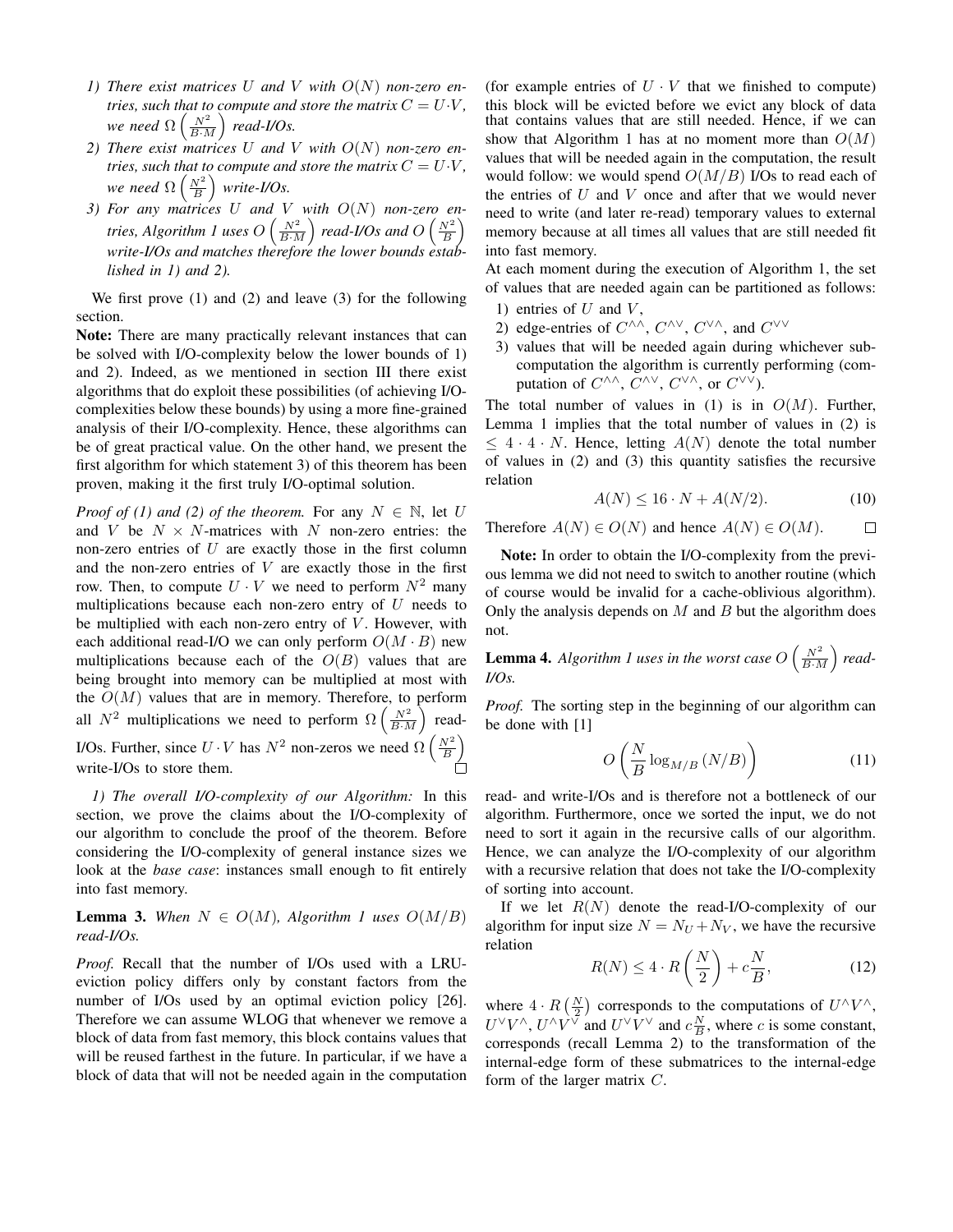"Telescoping" the recurrence relation (12), we obtain

$$
R(N) \le 4^2 \cdot R\left(\frac{N}{2^2}\right) + \left(\frac{4}{2} + 1\right)c\frac{N}{B}
$$
  
\n...\n
$$
\le 4^{\log_2\left(\frac{N}{M}\right)} \cdot R\left(\frac{N}{2^{\log_2\left(\frac{N}{M}\right)}}\right)
$$
  
\n+\n
$$
\left(\left(\frac{4}{2}\right)^{\log_2\left(\frac{N}{M}\right)-1} + \ldots + \frac{4}{2} + 1\right)c\frac{N}{B}
$$
  
\n=\n
$$
4^{\log_2\left(\frac{N}{M}\right)} \cdot R(M) + (2^{\log_2\left(\frac{N}{M}\right)} - 1)c\frac{N}{B}
$$
  
\n=\n
$$
\frac{N^2}{M^2} \cdot R(M) + \left(\frac{N}{M} - 1\right)c\frac{N}{B}.
$$
 (13)

Furthermore, according to Lemma 3 we have the base case  $R(M) \in O(\frac{M}{B})$ . Therefore,

$$
R(N) \le \left(\frac{N}{M}\right)^2 \cdot O\left(\frac{M}{B}\right) + c\frac{N^2}{B \cdot M} \in O\left(\frac{N^2}{B \cdot M}\right). \tag{14}
$$

Lemma 5. *Algorithm 1 has a worst-case write-I/O-complexity of*  $O(N^2/B)$ .

*Proof.* Let  $W(N)$  denote the write-I/O-complexity for input size N. Notice that  $W(N)$  satisfies the same recursive relation (12) as the read-I/O-complexity  $R(N)$ . However, the base case differs, because the product of two matrices with totally M non-zero entries can have up to  $M<sup>2</sup>$  non-zero entries and hence the required number of write-I/Os can be up to

$$
W(M) = \frac{M^2}{B} \neq R(M) = \frac{M}{B}.
$$
 (15)

Plugging this different base case into the "telescoped" recursive relation (13), we obtain

$$
W(N) \in O(N^2/B). \tag{16}
$$

 $\Box$ 

 $\Box$ 

## *C. The I/O-complexity of SpGEMM without Storing*

Theorem 2. *SpGEMM without storing can be done with*  $O(\frac{N^2}{B \cdot M})$  *read-* and write-I/Os.

*Proof.* The recursive relation (12) for read-I/Os and its base case (13) are the same as for SpGEMM *with* storing. Hence, the read-I/O-complexity is the same.

Also the write-I/Os satisfy again the same recursive relation, but the base case is

$$
W(M) = O(\frac{M}{B}),\tag{17}
$$

because we only have to store the  $O(M)$  edge-entries of the product matrix. Plugging this base case into the inequality (13), we obtain again

$$
W(N) \in O(\frac{N^2}{B \cdot M}).
$$
\n(18)

Note: The overall I/O-complexity (defined as the sum of read- and write-I/Os) of our algorithm is optimal for SpGEMM without storing, but the write-I/O-complexity  $O(\frac{N^2}{B \cdot M})$  is not optimal. One could solve this problem with 0 write-I/Os by iterating over all  $m \times n$  (possibly zero-valued) entries of the product matrix and compute each one of them with  $O(\frac{N^2}{B \cdot M})$  read-I/Os (this high number of read-I/Os is needed because the input matrices are unsorted and sorting them would require write-I/Os). Hence, this approach with 0 write-I/Os would require  $O(\frac{N^4}{B \cdot M})$  read-I/Os and lead to an overall I/O-complexity that is far from optimal. It remains an open question if this problem can be solved with  $O(\frac{N^2}{B \cdot M})$  read-I/Os and 0 write-I/Os or if there is an inherent trade-off between read-I/Os and write-I/Os.

## V. APPLICATION TO GRAPH ALGORITHMS

It is well known that sparse graph problems require particularly many I/Os (as noted for example by [23]). For some of those problems the state-of-the art solutions still produce asymptotically one cache-miss per instruction, independently of the size of the internal memory or the cache-line.

Since many sparse graph problems can be translated into sparse matrix multiplication problems (either of the adjacency matrix, incidence matrix or the Laplacian matrix, each of which is sparse when the graph is sparse), it is worthwhile to consider the applicability of our results in this context of algebraic graph theory. Examples of graph computations that involve matrix multiplications include finding cycles [2], [3], [53], subgraphs [41], shortest paths [49], [50], [55], solving reachability [24], [45], matchings [16], [20], [39], [44], and others [18], [34]. So for each of these problems our algorithm could be used to save I/Os. For some graph problems our improved worst-case I/O-complexity may even lead to new state-of-the-art solutions. This is the case with the 2- vs. 3-Sparse-Diameter problem, which we will discuss as a motivating example in the remainder of this section.

## *A. Use Case: 2– vs. 3–Diameter Problem*

The 2- vs 3-diameter problem consists in determining if the diameter of a given graph is greater than 2. [23] showed that this problem can be solved with  $O(\frac{|V|^2}{B \cdot M})$  I/Os on a sparse (meaning  $|E| \in O(|V|)$ ), undirected graph. This was an improvement over the previously best-known  $O(|V|^2 \log(|V|)/B)$  I/O-complexity, that one obtained by solving this problem with the exact diameter computation of [6]. However, for sparse, directed graphs we are not aware of any I/O-efficient solutions of the 2- vs 3-diameter problem. To solve this problem again by computing the exact diameter, not even  $O(|V|^2 \log(|V|)/B)$  I/Os are enough, as the previously used method would not be applicable anymore (only for sparse, directed, planar graphs this would be enough).

Notice however that this problem can be phrased elegantly in terms of sparse matrix multiplication: When  $G$  is a directed graph with adjacency matrix  $A_G$ , its diameter is greater than 2 if and only if  $A_G \cdot (A_G + I)$  has a non-diagonal entry that is zero. Furthermore, when  $G$  is sparse and given by its adjacency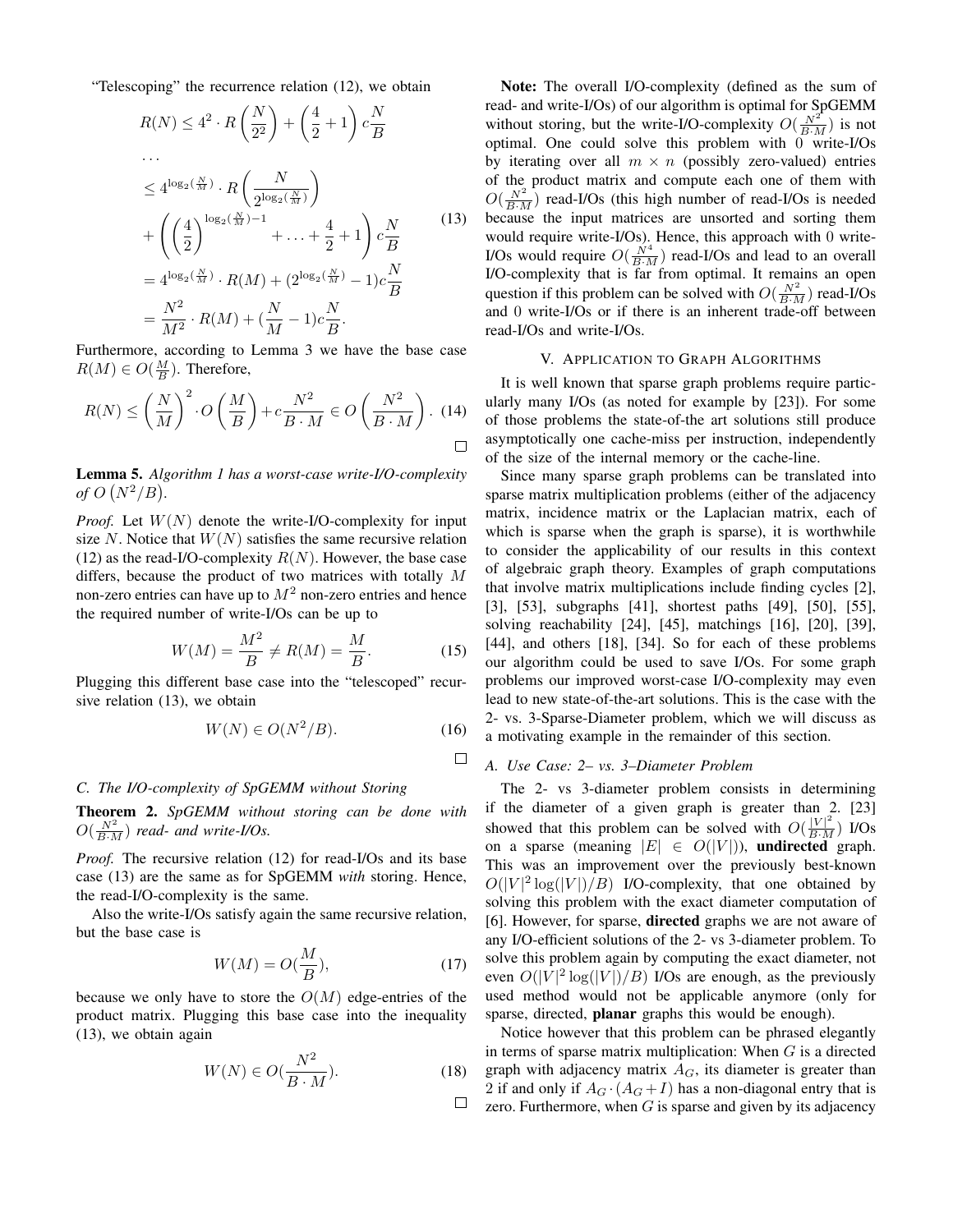list, we can efficiently transform this list into the entry lists of the sparse matrices  $A_G$  and  $A_G + I$  (for both matrices each edge  $(a, b)$  is transformed into an entry  $(a, b, 1)$  and to the latter matrix, diagonal ones are added). Hence, we can apply our sparse matrix multiplication algorithm to compute  $A_G \cdot (A_G + I)$  and then verify that the product matrix has no non-diagonal entries that are zero. Notice that the step of verifying that  $A_G \cdot (A_G + I)$  has no non-diagonal entries that are zero, can be done without scanning through all its elements (which could take up to  $\Omega(|V|^2/B)$  I/Os), by directly counting how many non-diagonal non-zero entries we write. And since we do not read the entries of  $A_G \cdot (A_G + I)$  again, we can avoid writing them all together and simply count how man entries we *would* write. Therefore, we can apply here our algorithm for SpGEMM without storing. In this way we solve this problem with  $O(\frac{|V|^2}{B \cdot M})$  I/Os.

## VI. DISCUSSION

*1) Our Notion of Optimality:* In this paper we optimize the worst-case-I/O-complexity in terms of  $N$ . The reason for this choice is that this is the most relevant measure when it comes to applying matrix multiplication to derive solutions for other theoretical problems. For example, when we use matrix multiplication to tackle graph problems as in the previous section, N equals the size  $|E|$  of the corresponding graph and since for graph algorithms "optimality" typically refers to worst-case-optimality in terms of the size of the graph, we need matrix multiplication algorithms that are optimal in terms of N. Clearly, there are matrix multiplication algorithms that are more efficient than ours on special classes of matrices. For example, with the algorithm proposed by Greiner [27] we can get better I/O-complexity when we multiply  $O(1)$ -regular matrices and the algorithm of Pagh and Stöckel [43] performs better when the output matrix is again sparse. Also when the input matrices are diagonal or dense (which corresponds to  $N \sim n^2$ ), we can perform multiplication more efficiently. However, these are only special subclasses of matrices, and hence these algorithms cannot be used to derive I/O-optimal algorithms for general graphs (they would only result in efficient solutions for graphs with adjacency matrices that happen to belong to one of these subclasses). Due to the worstcase-optimality in terms of  $N$  achieved by our algorithm, we belive that it has the potential to help produce I/O-efficient solutions for other sparse graph problems.

*2) Matrices with Non-zero Entries in only one Row or Column:* Notice that our algorithm *splits* the matrices U and V recursively along "parallel lines" (the matrices from the left are split along a horizontal line and the matrices from the right along a vertical line) until the whole multiplication fits into the fast memory. Therefore, these matrices become always "thinner" and may still be further divided even when one of the matrices has all its non-zero entries in only one row or column. In our pseudo-code we did not consider switching to a different method when we are in this situation, because it would not have improved the worst-case I/O-complexities and

would only have made the pseudo-code more complex. Yet in practice one could save here I/Os by solving this as a sparse matrix vector multiplication problem.

*3) Parallelism:* The computations of the matrix multiplications  $U^{\wedge} \cdot V^{\wedge}$ ,  $U^{\wedge} \cdot V^{\vee}$ ,  $U^{\vee} \cdot V^{\wedge}$ , and  $U^{\vee} \cdot V^{\vee}$  are independent of each other and can be performed in parallel. In fact, in the analysis of our algorithms, when we compute for example  $U^{\wedge} \cdot V^{\wedge}$  and then  $U^{\wedge} \cdot V^{\vee}$ , we count twice the I/Os for reading  $U^{\wedge}$ . That is, we do not rely on keeping  $U^{\wedge}$  in memory. Hence, if we assign the computations of the matrices  $U^{\wedge} \cdot V^{\wedge}$  and  $U^{\wedge} \cdot V^{\vee}$  to different machines, and consequently have to read the matrix  $U^{\wedge}$  twice, this does not affect the I/O-optimality of our algorithm.

#### VII. CONCLUSION

Sparse matrix-matrix multiplication (SpGEMM) is a fundamental problem with a plethora of applications in engineering [29], general computational science [46], [54], graph processing [7], [13], [14], [32], [47], [51], and others [15]. Developing algorithms for solving SpGEMM that minimize the number of I/Os has been of significant interest in both theoretical and practical domains [32], [43]. However, unlike the multiplication of dense matrices, it is challenging to provide a fast SpGEMM due to its inherent lack of locality.

Addressing this challenge, we introduce the first *I/O-optimal* and *cache-oblivious* algorithm for SpGEMM. The worst-case I/O-complexity of our algorithm  $(O(\frac{N^2}{MB})$  read-I/Os and  $O(N^2/B)$  write-I/Os) is not only better than that of the cacheoblivious algorithm of Dusefante and Jakob ( $\tilde{O}(N^3/B)$ ) [25], but it even outperforms the *cache-aware* algorithm of Pagh and Stöckel by a logarithmic multiplicative factor [43].

A key observation and the basis of our algorithm is that the multiplication of two sparse matrices can be reduced to four multiplications of (appropriately preprocessed) half-sized sparse matrices and two vector additions. A recursion on this form of decomposition is the core part of our algorithm. Contrary to several existing schemes, for example a randomized algorithm by Pagh and Stöckel [43], our approach is simple and deterministic. We believe that our recursive decomposition of SpGEMM may be used to tackle other problems related to minimizing I/O-communication.

In the analysis of our algorithm, we distinguish between the complexity of I/O-reads and I/O-writes. With this we extend a current line of research on "asymmetric read and write costs" [17], that is motivated by the inherent differences in the demand for conducting reads and writes in algorithms, as well as the differences of cost of reads and writes in the majority of architectures.

Finally, our algorithm comes with many direct use cases. We offer a broad discussion of its applicability to the domain of graph computations, and one concrete example, in which we apply the algorithm to improve the state-of-the-art solution to the 2- vs 3-sparse-diameter problem on sparse and directed graphs.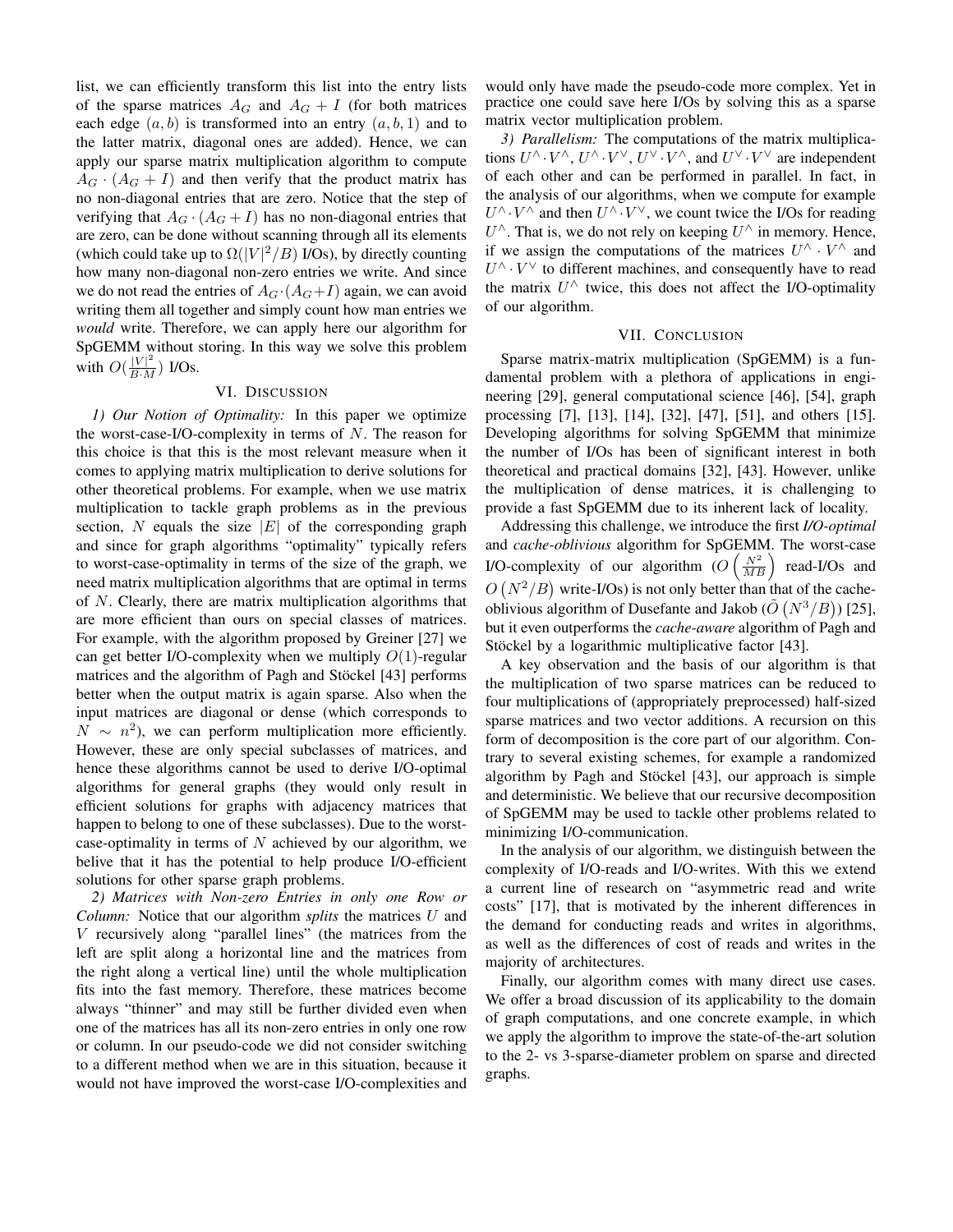## ACKNOWLEDGEMENT

This project has received funding from the European Research Council (ERC  $\equiv$ ) under the European Union's Horizon 2020 research and innovation programme grant agreement No 101002047 and from the European High-Performance Computing Joint Undertaking (JU) under grant agreement No.101034126.

#### **REFERENCES**

- [1] A. Aggarwal and J. S. Vitter. The input/output complexity of sorting and related problems. *Commun. ACM*, 31(9):1116–1127, Sept. 1988.
- [2] N. Alon, R. Yuster, and U. Zwick. Color-coding. *JACM*, 42(4):844–856, 1995.
- [3] N. Alon, R. Yuster, and U. Zwick. Finding and counting given length cycles. *Algorithmica*, 17(3):209–223, 1997.
- [4] R. R. Amossen and R. Pagh. Faster join-projects and sparse matrix multiplications. In *Proceedings of the 12th International Conference on Database Theory*, ICDT '09, page 121–126, New York, NY, USA, 2009. Association for Computing Machinery.
- [5] L. Arge. The buffer tree: A new technique for optimal i/o-algorithms. In *WADS*, pages 334–345. Springer, 1995.
- [6] L. Arge, U. Meyer, and L. Toma. External memory algorithms for diameter and all-pairs shortest-paths on sparse graphs. In *ICALP*, pages 146–157, 2004.
- [7] A. Azad et al. Parallel triangle counting and enumeration using matrix algebra. In *IPDPSW*. IEEE, 2015.
- [8] M. Bader and C. Zenger. Cache oblivious matrix multiplication using an element ordering based on a peano curve. *Linear Algebra and its Applications*, 417(2):301 – 313, 2006.
- [9] G. Ballard et al. Brief announcement: Hypergraph partitioning for parallel sparse matrix-matrix multiplication. In *SPAA*, pages 86–88, New York, NY, USA, 2015. ACM.
- [10] T. Ben-Nun et al. A modular benchmarking infrastructure for highperformance and reproducible deep learning. In *IPDPS*, pages 66–77. IEEE, 2019.
- [11] T. Ben-Nun and T. Hoefler. Demystifying parallel and distributed deep learning: An in-depth concurrency analysis. *CoRR*, abs/1802.09941, 2018.
- [12] M. Bender, G. Brodal, R. Fagerberg, R. Jacob, and E. Vicari. Optimal sparse matrix dense vector multiplication in the i/o-model. volume 47, pages 61–70, 06 2007.
- [13] M. Besta et al. Slimsell: A vectorizable graph representation for breadthfirst search. In *IPDPS*, volume 17, 2017.
- [14] M. Besta et al. To push or to pull: On reducing communication and synchronization in graph computations. In *ACM HPDC*, pages 93–104, 2017.
- [15] M. Besta et al. Communication-efficient jaccard similarity for highperformance distributed genome comparisons. In *IPDPS*, pages 1122– 1132. IEEE, 2020.
- [16] M. Besta et al. Substream-centric maximum matchings on fpga. *ACM TRETS*, 13(2):1–33, 2020.
- [17] G. E. Blelloch, J. T. Fineman, P. B. Gibbons, Y. Gu, and J. Shun. Sorting with asymmetric read and write costs. In *Proceedings of the 27th ACM Symposium on Parallelism in Algorithms and Architectures*, SPAA '15, page 1–12, New York, NY, USA, 2015. Association for Computing Machinery.
- [18] T. M. Chan. Dynamic subgraph connectivity with geometric applications. *SIAM Journal on Computing*, 36(3):681–694, 2006.
- [19] F. Chatelin. *Eigenvalues of Matrices: Revised Edition*, volume 71. Society for Industrial and Applied Mathematics (SIAM), 2012.
- [20] J. Cheriyan. Randomized o(m(-v-)) algorithms for problems in matching theory. *SIAM Journal on Computing*, 26(6):1635–1655, 1997.
- [21] J. Choi et al. Design and Implementation of the ScaLAPACK LU, QR, and Cholesky Factorization Routines. *Sci. Program.*, 5(3), Aug. 1996.
- [22] T. H. Cormen, C. E. Leiserson, R. L. Rivest, and C. Stein. *Introduction to algorithms*. MIT press, 2009.
- [23] E. D. Demaine et al. Fine-grained I/O Complexity via Reductions: New Lower Bounds, Faster Algorithms, and a Time Hierarchy. In A. R. Karlin, editor, *ITCS*, volume 94, pages 34:1–34:23, 2018.
- [24] C. Demetrescu and G. F. Italiano. Fully dynamic transitive closure: breaking through the o (n/sup 2/) barrier. In *FOCS*, pages 381–389. IEEE, 2000.
- [25] M. Dusefante and R. Jacob. Cache oblivious sparse matrix multiplication. In M. A. Bender, M. Farach-Colton, and M. A. Mosteiro, editors, *LATIN 2018: Theoretical Informatics*, pages 437–447, Cham, 2018. Springer International Publishing.
- [26] M. Frigo, C. E. Leiserson, H. Prokop, and S. Ramachandran. Cacheoblivious algorithms. *ACM Trans. Algorithms*, 8(1):4:1–4:22, Jan. 2012.
- [27] G. Greiner. *Sparse Matrix Computations and Their I/O Complexity*. PhD thesis, Technische Universität München, München, 2012.
- [28] G. Greiner and R. Jacob. The i/o complexity of sparse matrix dense matrix multiplication. In A. López-Ortiz, editor, *LATIN: Theoretical Informatics*, 2010.
- [29] A. Jennings. Matrix computation for engineers and scientists(book). *London and New York, Wiley-Interscience, 1977. 340 p*, 1977.
- [30] H. Jia-Wei and H.-T. Kung. I/o complexity: The red-blue pebble game. In *Proceedings of the thirteenth annual ACM symposium on Theory of computing*, pages 326–333, 1981.
- [31] H. Jia-Wei and H. T. Kung. I/o complexity: The red-blue pebble game. pages 326–333, 1981.
- [32] J. Kepner et al. Mathematical foundations of the GraphBLAS. *arXiv:1606.05790*, 2016.
- [33] G. Kestor et al. Quantifying the energy cost of data movement in scientific applications. In *IISWC*, pages 56–65. IEEE, 2013.
- [34] D. Kratsch and J. Spinrad. Between o (nm) and o (nalpha). *SIAM Journal on Computing*, 36(2):310–325, 2006.
- [35] G. Kwasniewski et al. Red-blue pebbling revisited: Near optimal parallel matrix-matrix multiplication. In *ACM/IEEE Supercomputing*, 2019.
- [36] G. Kwasniewski et al. On the parallel i/o optimality of linear algebra kernels: near-optimal matrix factorizations. In *ACM/IEEE Supercomputing*, pages 1–15, 2021.
- [37] G. Kwasniewski et al. Pebbles, graphs, and a pinch of combinatorics: Towards tight i/o lower bounds for statically analyzable programs. In *ACM SPAA*, pages 328–339, 2021.
- [38] K. Mehlhorn and U. Meyer. External-memory breadth-first search with sublinear i/o. In *European Symposium on Algorithms*, pages 723–735. Springer, 2002.
- [39] K. Mulmuley, U. V. Vazirani, and V. V. Vazirani. Matching is as easy as matrix inversion. In *Proceedings of the nineteenth annual ACM symposium on Theory of computing*, pages 345–354, 1987.
- [40] K. Munagala and A. Ranade. I/o-complexity of graph algorithms. In *SODA*, volume 99, pages 687–694. Citeseer, 1999.
- [41] J. Nešetřil and S. Poljak. On the complexity of the subgraph problem. *Commentationes Mathematicae Universitatis Carolinae*, 26(2):415–419, 1985.
- [42] A. Y. Ng et al. On spectral clustering: Analysis and an algorithm. In *NIPS*, pages 849–856, 2002.
- [43] R. Pagh and M. Stöckel. The input/output complexity of sparse matrix multiplication. In A. S. Schulz and D. Wagner, editors, *Algorithms - ESA 2014*, pages 750–761, Berlin, Heidelberg, 2014. Springer Berlin Heidelberg.
- [44] M. O. Rabin and V. V. Vazirani. Maximum matchings in general graphs through randomization. *Journal of Algorithms*, 10(4):557–567, 1989.
- [45] L. Roditty and U. Zwick. Improved dynamic reachability algorithms for directed graphs. In *The 43rd Annual IEEE Symposium on Foundations of Computer Science, 2002. Proceedings.*, pages 679–688. IEEE, 2002.
- [46] D. Rose. *Sparse Matrices and their Applications: Proceedings of a Symposium on Sparse Matrices and Their Applications*. Springer Science & Business Media, 2012.
- [47] S. Sakr et al. The future is big graphs: a community view on graph processing systems. *Communications of the ACM*, 64(9):62–71, 2021.
- [48] J. N. Scott. *An I/O-Complexity Lower Bound for All Recursive Matrix Multiplication Algorithms by Path-Routing*. PhD thesis, UC Berkeley, 2015.
- [49] R. Seidel. On the all-pairs-shortest-path problem in unweighted undirected graphs. *J. Comput. Syst. Sci.*, 51(3):400–403, 1995.
- [50] A. Shoshan and U. Zwick. All pairs shortest paths in undirected graphs with integer weights. In *40th Annual Symposium on Foundations of Computer Science (Cat. No. 99CB37039)*, pages 605–614. IEEE, 1999. [51] E. Solomonik et al. Scaling Betweenness Centrality using
- Scaling Betweenness Centrality using Communication-Efficient Sparse Matrix Multiplication. In *SC*, 2017.
- [52] D. Unat et al. Trends in Data Locality Abstractions for HPC Systems. *IEEE TPDS*, 28(10), Oct. 2017.